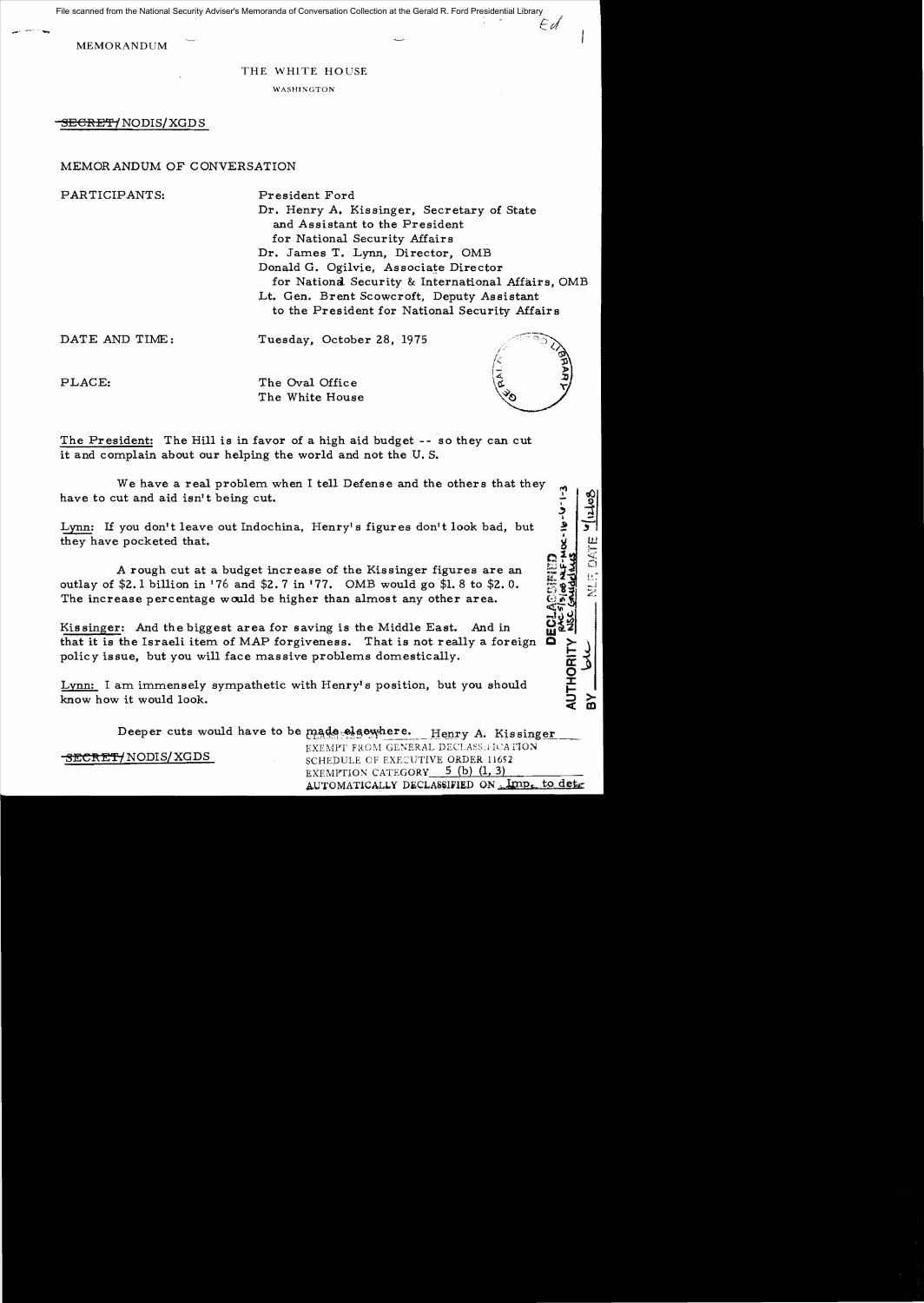## SECRET/NODIS/XGDS -2-

The President; Did we promise the Israelis?

Kissinger: No. But you know what they are assuming -- the same as in '73. It isn't a foreign policy decision.

The President: I am willing to take the heat by going to 50-50. Everyone else has had to take a cut and the Israelis should also.

Kissinger: We should not reduce the Egyptian portion. That would really have foreign policy consequences.

The President: I agree. I am afraid that Congress may cut it, but we shouldn't.

[There is a discussion of programs country by country. Korea was confirmed, and Indonesia; Philippines went up to \$5 million foreign military sales (FMS); Malaysia to \$15 million. ]

Lynn: Yemen is a problem. This is a new MAP recipient, in the face of Congressional demands to release and eliminate MAP.

Kissinger: It is a small program. The Saudis are doing most of it and they want an earnest of our support. [No decision was made. On Ethiopia, it was decided to give 11.7; the same as last year. ]

The President: On Greece and Turkey: Here is where the hair gets short.

[They discussed the options]

Kissinger: Let me check what we have told the Greeks. If it isn't locked in concrete, I am prepared to cut the MAP and increase FMS. Maybe 75 MAP and 130 in FMS covers in Greece.

The President: The transition quarter.

Kissinger: I will go along with OMB.

[There was further discussion of Yemen. ]

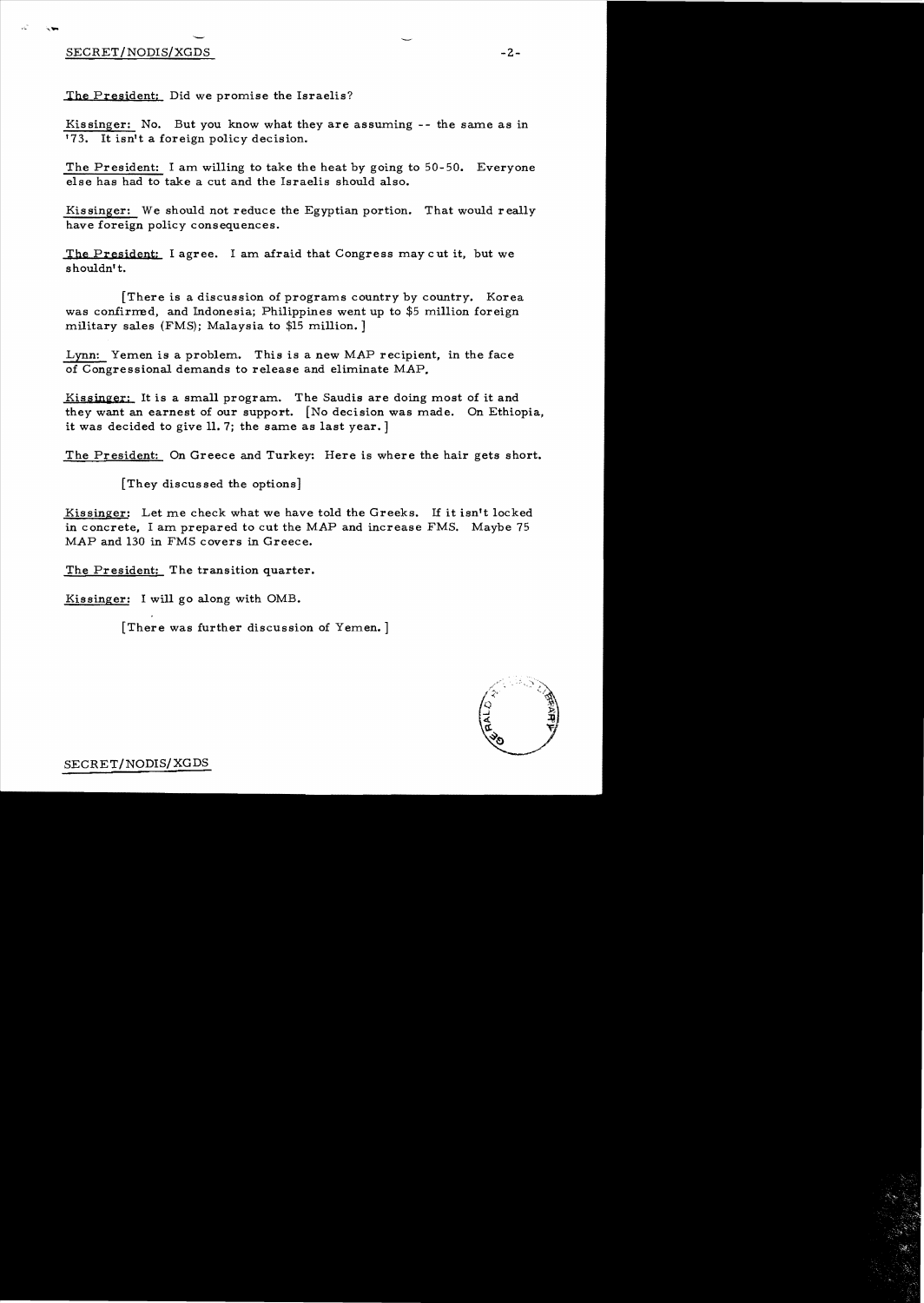$P/K$ /h zum/Ogebnie  $280 - 77$ PT se Nill in in fame for high and brodgetsetting can cent & complain almost helping would & cont c US. Us have real pres ortion 2 tell 24.05. Hope dont bend and helebin Herry Jaques dont hate bad, but they have partited armyte ent est hudget imissage of K figures. au author of 2.1 hid in 26 + 2.7 in 7? OMB mond po 1.8 A 2.0. The increase bourned he bright than almost any other are. and the ingrest circa for saining no MF. and in that it is ct ston of MAP fagureus. That is not really a FP move but you will face mostin prove husstrially L I am immersely signing. W/K's prosting but you should know how it would look. Differents would have to be included  $P$  parl un prince  $\Sigma$ ? R Un 50 pour burner colort the assuming a saint as lin 73. Stront a FP devision. P Januard to Cals a hust by giving to 50-50. Ecoupon side has hadte take a crot x c I thought also. K The Use should not relate to portion. That and wally have FP ensequences. Plague, 9 from Comp mon cut, but me shouldn't. E.O. 12058, SEC. 3.5 NSC MEMO, 11/2000, STATE DEPT. QUIDELINES, State levices 3/11/04